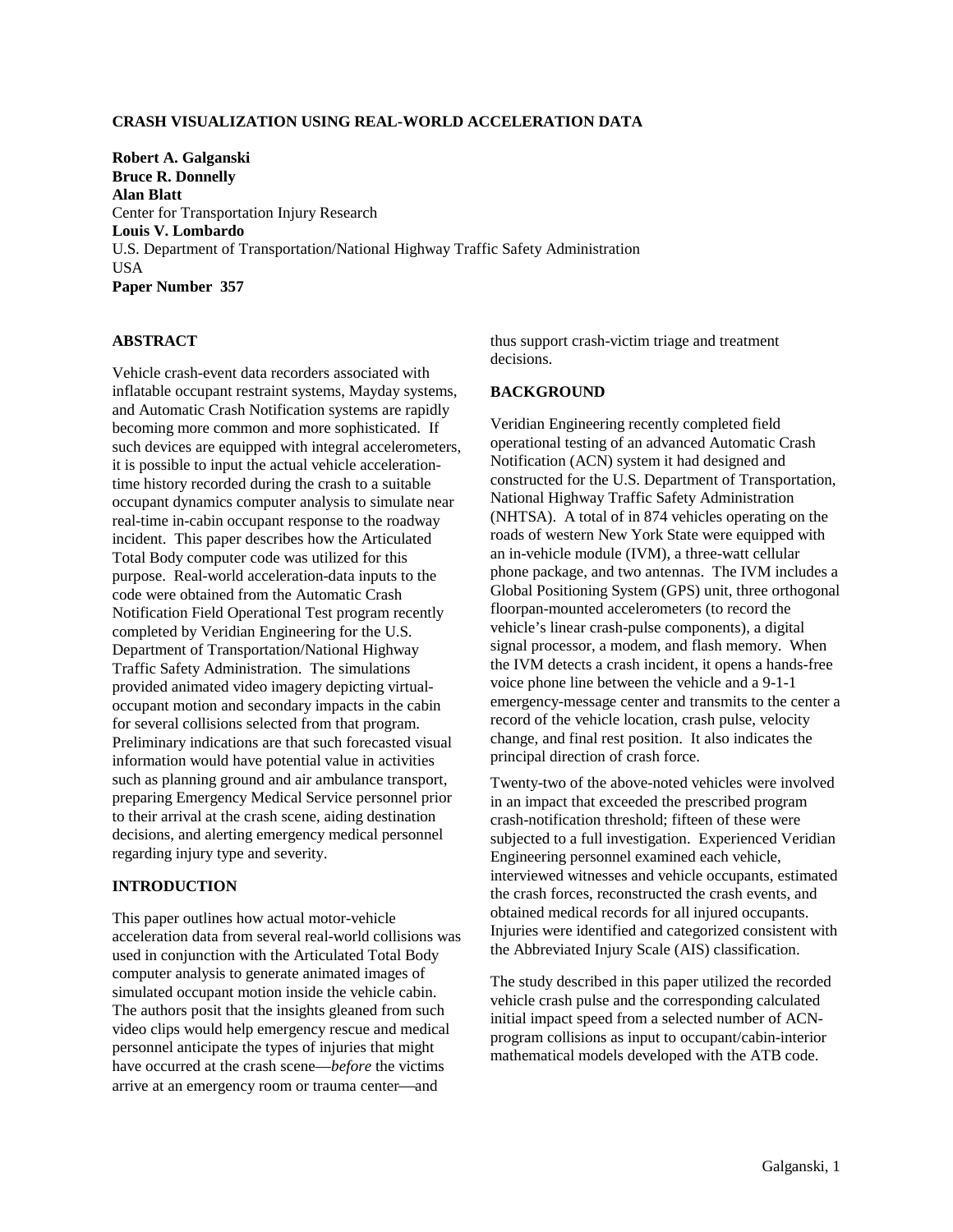### **THE CRASH VISUALIZATION CONCEPT**

This section discusses crash visualization in a generic sense, with emphasis on its needs and the inherent complicating issues that must be addressed.

### **Requirements**

Crash visualization utilizes a computer code that can generate and display, with reasonable accuracy, vehicle-occupant kinematics in a simulated crash environment. For trauma-triage applications, it is imperative that the animated images be available for viewing as quickly as possible, preferably in five minutes or less.

The code would be used to develop a comprehensive library of validated, ready-to-run mathematical models of the vehicle cabin and its occupants. They would be configured for use with typical roadway crash modes and incorporate representative cabin-interior designs, occupant seating positions, occupant/restraint-system configurations, and a number of variants. An acceptable number of virtual occupant types would be available to simulate an appropriate human-population mix. Ideally, the models should be capable of handling occupants in both standard and off-design positions and postures and accommodate varied restraint-system positioning and inflation conditions.

A reliable set of inputs to the model is also required. They include cabin geometry and cabin-interior surface force-deflection and energy absorption characteristics; occupant position, posture, and orientation on the seat; belt restraint-system physical properties, geometry, and positioning relative to the occupant; spatial relationships between the various surfaces in the cabin as well as between the occupants themselves, the surrounding volume, and restraint system(s); and the vehicle-cabin crash signature and initial impact speed.

# **Complicating Issues**

Mathematical modeling of *any* physical system is an inexact process; the model provides a best-guess estimate of what really happens in the real world. The analysis itself used to formulate the model of the system constitutes an approximation that takes into account many—but usually not all—of the variables that govern the physical process(es) and events being examined. The dynamic response of an occupant inside the cabin of a vehicle undergoing a crash exemplifies just such an extremely complex series of interrelated events.

Currently, even the most sophisticated occupant dynamics codes cannot guarantee absolute fidelity between computer-generated dummy-response results and their corresponding equivalents obtained via experimental testing, where initial conditions are reasonably well controlled.

It is expected that occupant simulations of real-world roadway crashes would exhibit even greater disparities between actual and virtual occupant kinematics because of the numerous uncertainties present at the crash scene. In addition to those alluded to earlier, factors such as occupant anthropometry, age, strength, and possible defensive posture (e.g., bracing against a perceived impending collision) are not accounted for by extant computer codes. It is anticipated, however, that such incertitude will decrease in the not-too-distant future as vehicle manufacturers incorporate computerchip and other state-of-the-art technology into their products in response to market incentives.

# **INITIAL CODE SELECTION: ATB**

The Articulated Total Body code (ATB) [1] was employed in this initial feasibility study of the crash visualization concept. ATB is a widely used generalpurpose three-dimensional lumped-mass analysis that can be used to simulate the response of virtually any object in a dynamic environment. Originally developed as CVS (Crash Victim Simulation) [2] more than two decades ago for NHTSA by Veridian Engineering (the former Calspan Corporation), it has undergone numerous revisions over the years and continues to be upgraded for both general and specific applications.

ATB idealizes the human body as an articulated assembly of point-mass segments, each surrounded by an ellipsoidal surface that provides shape and inertial properties. These segments are connected and constrained by appropriate joints having rotationresistive torques and motion stops. A companion computer program called GEBOD (Generator of Body Data) [3] supplies ellipsoid and joint data for a wide variety of user-specified crash-test dummies and humans.

ATB provides, from any perspective inside or outside the cabin, a computer animation showing occupant motion, occupant interaction with restraint system components, and any impacts that may occur between an occupant and cabin interior surfaces or other occupants. Time histories of the accelerations and forces sustained by all occupant body regions during the crash are also generated.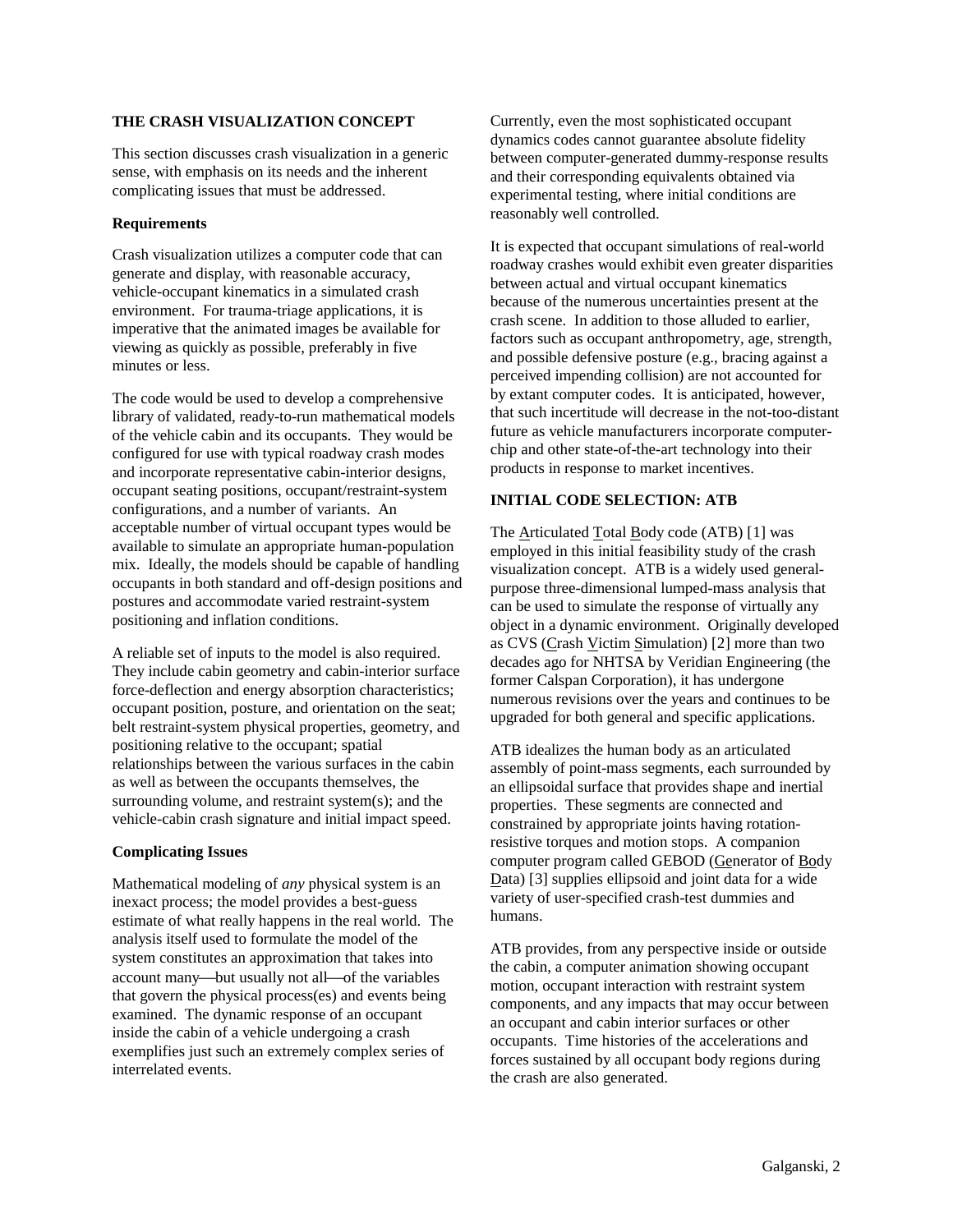Myriad other tabular information is also provided, including body-segment joint angles and torques, the location of occupant/cabin interior contacts, and the values of selected injury-indicating parameters such as the Head Injury Criterion (HIC) and its associated computational interval. Plots of virtually all output parameters are easily generated.

ATB was selected because it is a cost efficient analytical tool that satisfied the requirements of this project. Like all currently extant occupant dynamics codes, ATB does have its shortcomings. If ATB is to be considered a viable candidate for use in possible future work in this endeavor, they will have to be addressed. A detailed overview of these deficiencies is included in James et al. [4] How some of them specifically affected the simulations made in this study is discussed in a later section.

### **MODEL FORMULATION**

In any mathematical modeling application, it is imperative that the required level of modeling detail needed to capture the salient features of the physical process being simulated be identified. This section outlines the methodology followed to develop the models employed in this study.

### **Cabin Geometry and Degree of Modeling Detail**

All simulations used a cabin configuration basically reflecting the overall dimensions and interior layout of a small sport-utility vehicle (SUV). Flat planes representing actual cabin-interior surfaces were defined to document occupant secondary impacts, monitor close occupant approaches with those surfaces, and provide a complete cabin shell for graphical purposes. It was not clear at the outset how closely the cabininterior model had to match its actual counterpart. Code limitations in the form of a maximum number of planes and a maximum number of allowable contacts between body ellipsoids and these planes, however, precluded modeling the cabin to any great degree of detail. The general philosophy followed therefore was to use only a small number of planes, adding planes and specifying potential contacts only when required.

At the time the simulations were performed the maximum number of planes and the allowable number of ellipsoid/plane contacts were restricted to 50 and 200, respectively. (These parameters have doubled in the latest version of the code, 1.3.00.)

The first simulation utilized single-plane representations of a bench-type seat back and fullwidth bucket seat cushions separated by a console. This Spartan design was selected in an effort to conserve planes for possible use elsewhere in the cabin if the need arose. Subsequent simulations required the use of additional planes in order to prevent certain body ellipsoids from "slicing" through parts of the interior during the crash. And in a later run the seat cushion and back were split into two parts to permit individual adjustment of the seat location in the cabin.

It was assumed that all planes did not deform or shift during the simulation. Possible cabin intrusion and displacement of the steering wheel were thus not accounted for. With one possible exception, such action did not appear to be a major factor in the crashes modeled. (ATB can simulate intrusion by allowing a plane or previously stationary ellipsoid to move, but the user must prescribe its displacement as a function of time.)

### **Cabin Surface and Restraint-Belt Force-Deflection Characteristics**

Force-deflection properties specified for the cabin planes were identical to those utilized in an extensive series of occupant simulations performed earlier by Veridian for a major light-truck manufacturer. Some of that data had been obtained from component-level experimental testing while others were generated via trial and error. The latter relationships had provided satisfactory results in that program.

Belt-restraint properties employed also came from the above-noted program. The data were generated via experimental testing of production belt webbing.

# **Occupant Setup**

Fifteen body segments were used to represent the occupants: head; neck; upper, middle, and lower torsos; upper and lower legs; feet; and upper and lower arms. The hands were considered part of the lower arms. It was often necessary to utilize additional "auxiliary" ellipsoids to bridge the "valley" between two adjoining primary ellipsoids (e.g., the intersection of the lower torso and the center torso) and thus prevent a restraint belt (in this example, the lap portion) from "slicing" through that area.

Occupants were all placed in a standard seated position: shoulders parallel to the seat back, facing straight ahead. A single friction coefficient successfully employed in the aforementioned lighttruck effort was used for all ellipsoid/surface contact conditions.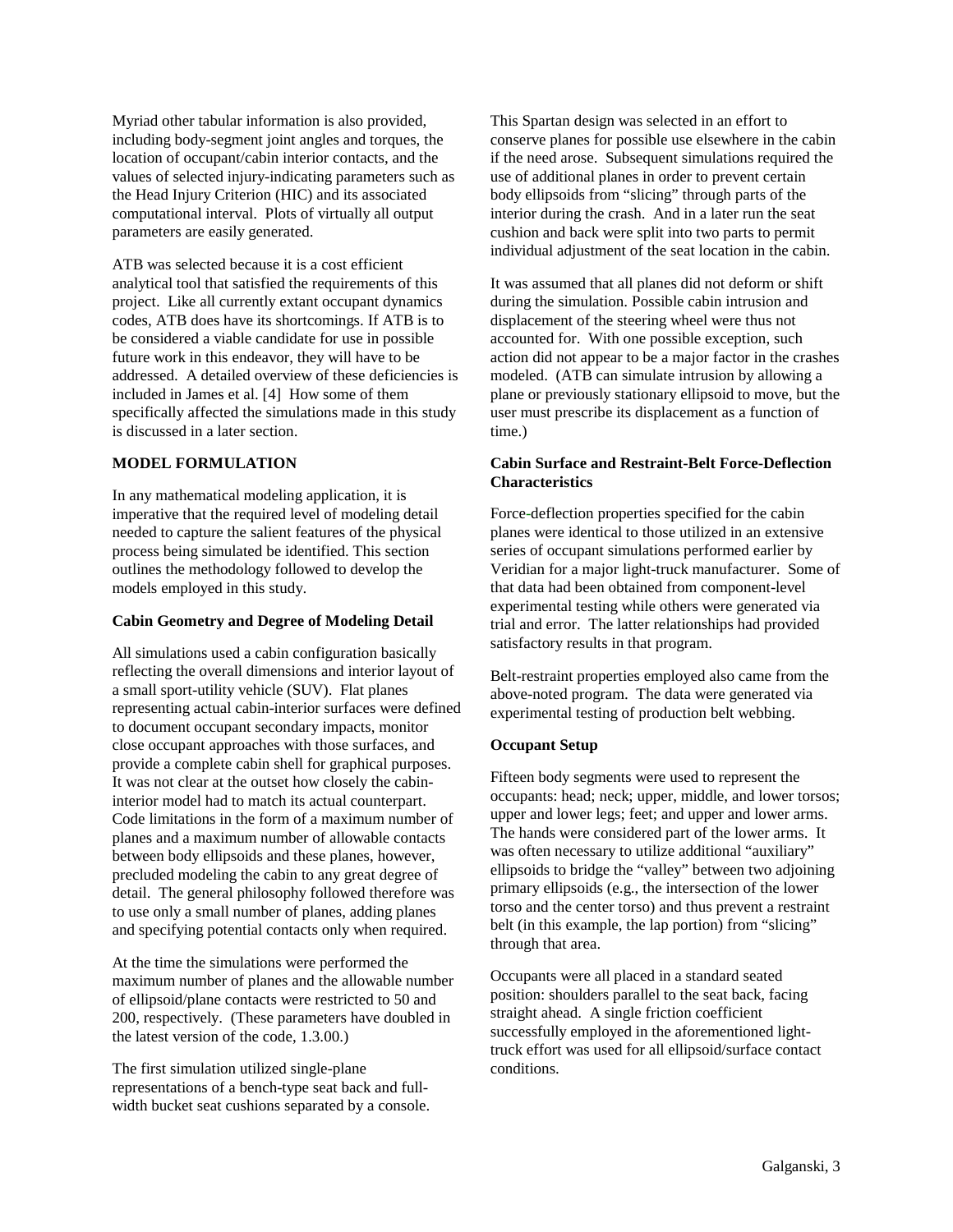As per standard ATB practice, all possible occupant contacts envisioned were specified a priori. (Failure to do so permits an occupant ellipsoid to "pass through" a plane or another ellipsoid as if it wasn't really there.) Fixed restraint-belt anchorage locations matched those employed in the selected SUV. The lap belt was positioned so that it engaged the lower-torso and upperleg segments while the shoulder belt was initially positioned to contact the lower-, middle-, and uppertorso segments. In some cases additional contacts between the belts and other ellipsoids (e.g., the shoulder belt and the neck and head ellipsoids) were specified to prevent a belt from passing through that body region during the simulation.

# **RUN-EXECUTION AND ANALYSIS PROTOCOLS**

In an effort to preclude biasing model setup, the analyst was not given access to the complete information package—including occupant injuries—compiled for a given ACN crash until the simulation was completed. Prior to that time, he was provided only the minimum information needed to set up and run the model: vehicle and occupant descriptions, seating positions, and vehicle crash-pulse data and initial impact speed.

As a consequence of the above-noted restriction, certain inputs remained constant for each crash simulation. No attempt was made to "tune" or optimize parameters to obtain better correlation between "predicted" results and actual occupant injuries. In some cases, however, it was necessary to alter the location of the B-pillar belt anchor point and passenger bucket seat because of occupant size considerations.

For each case considered the analyst prescribed, a priori, a preliminary set of allowed contacts between relevant combinations of body ellipsoids and the surrounding cabin planes. The model was then exercised in an initial test run and the animation studied to ascertain the resulting virtual occupant motion and secondary impacts in the cabin. If an ellipsoid passed through a plane or another ellipsoid, additional contacts and/or contact planes were specified as needed and another test run made. This process was repeated in an iterative manner until all such interactions and close surface approaches were fully accounted for. Belt interaction with specified body ellipsoids was also closely scrutinized during these preliminary runs and auxiliary ellipsoids added as required.

Proper restraint-belt positioning and ellipsoid-contact considerations played a critical role in setting up the occupant models. In some cases, numerous trial runs were made before what the analyst deemed to be physically plausible and "well behaved" occupant kinematics and restraint-belt action were attained.

Obviously it was not possible to validate, per se, the models developed in this study. Consequently, simulated occupant response was regarded to be a good "match" to that expected in the actual crash if two criteria were met: (1) occupant kinematics displayed no counterintuitive actions, and (2) the forecasted bodyregion contacts and near contacts with cabin-interior surfaces *could*—in at least a gross sense—have produced the injuries sustained by the corresponding ACN-vehicle occupant.

In an attempt to compensate for the numerous uncertainties present in the model input, a sufficiently close approach of a body ellipsoid to a cabin-interior surface was regarded as a probable contact.

# **SIMULATION RESULTS AND DISCUSSION**

Most of the injuries suffered by ACN-vehicle occupants in the 15 crashes that were fully investigated during the program were non-codeble—that is, their severity was below the minimum level defined by the Abbreviated Injury Scale. (Note: The AIS system ranks injuries on a scale from 1 to 6, with 1 being minor, 5 severe, and 6 an unsurvivable injury.) Three crashes produced injuries of a moderate nature (AIS 2 and 3) to one or more occupants. These, plus another crash in which only minor injuries were sustained, were modeled using the ATB code as outlined in the preceding sections. Table 1 provides a summary of the ACN crashes simulated in the order in which they were performed. This section describes the qualitative output generated for the virtual occupants in those runs and correlates it to the actual injuries suffered by their human counterparts.

# **ACN Case 1094**

The ACN vehicle (Ford Explorer) was moving at 43.5 mph, about to make a right turn into a store parking lot. Another vehicle (Ford Thunderbird) made a left turn from the opposite lane, striking the Explorer on the left side. The Explorer continued moving forward and yawed somewhat, causing its right-rear wheel to strike a hard snow bank at the edge of an intersection.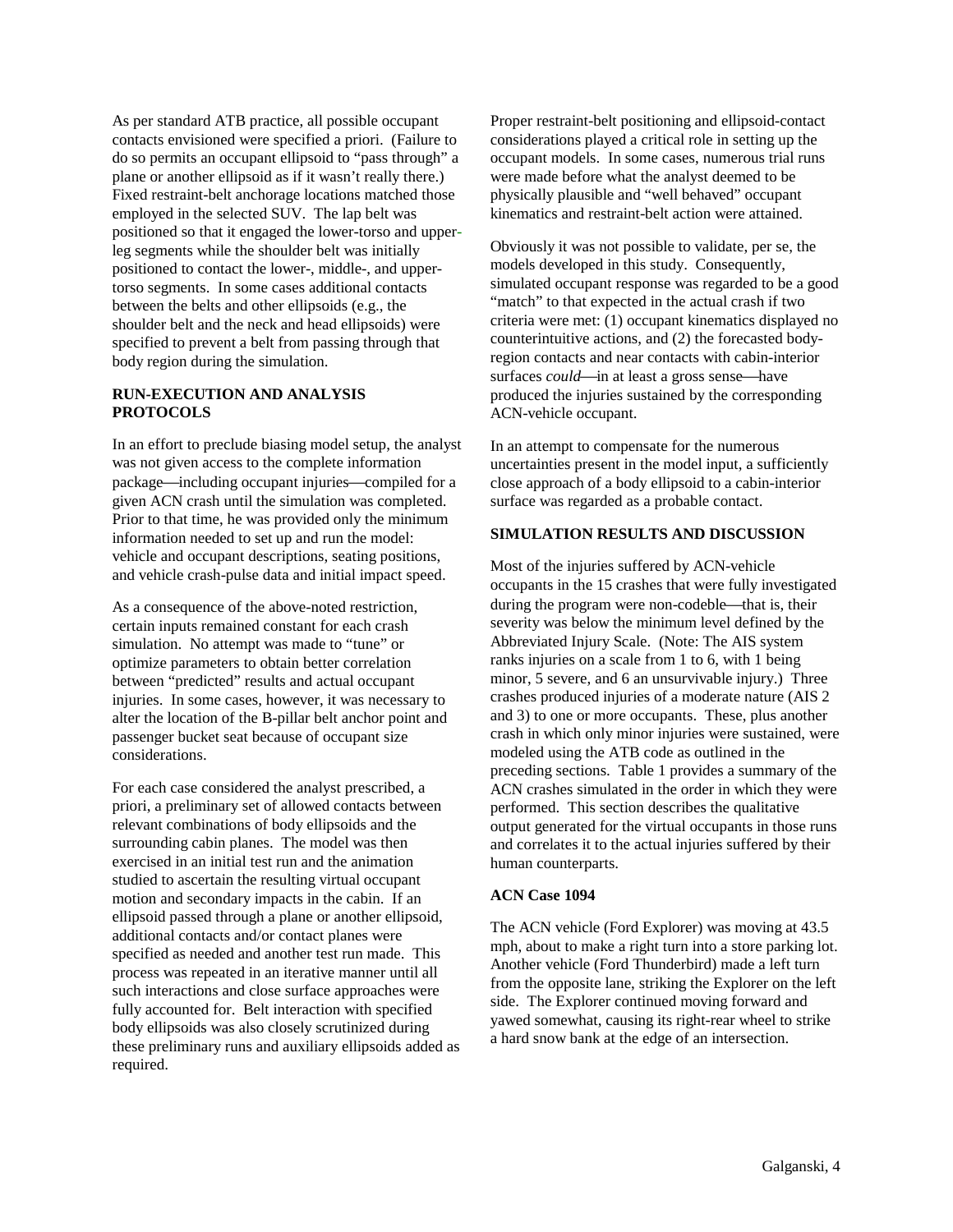|                    | ACN-<br>Equipped                                           | <b>Crash Description</b>                                                                                                                                                            | <b>Initial ACN-</b><br><b>Vehicle</b><br><b>Impact</b> | <b>ACN-Vehicle Occupant Information</b>              |                                   |    |                                             |                  |
|--------------------|------------------------------------------------------------|-------------------------------------------------------------------------------------------------------------------------------------------------------------------------------------|--------------------------------------------------------|------------------------------------------------------|-----------------------------------|----|---------------------------------------------|------------------|
| <b>ACN</b><br>Case |                                                            |                                                                                                                                                                                     |                                                        | Descriptio<br>$\mathbf n$                            | <b>Seating</b><br><b>Position</b> |    | <b>Restraint</b><br><b>Condition/Action</b> |                  |
| No.                | <b>Vehicle</b>                                             |                                                                                                                                                                                     | <b>Speed</b><br>(mph)                                  |                                                      | LF                                | RF | <b>Belt System</b>                          | Air Bag          |
| 1094               | 1991 Ford<br>Explorer<br>sport-utility<br>vehicle<br>(SUV) | Angled frontal impact<br>with a 1983 Ford<br>Thunderbird<br>$(PDOF = 11),$<br>followed by right-rear<br>wheel impact with a<br>hard snow bank<br>$(PDOF = 2)$                       | 43.5                                                   | Male, 68,<br>165 pounds<br>Female, 67,<br>105 pounds | X                                 | X  | X                                           |                  |
| 1104               | 1993 Ford<br>Taurus<br>station<br>wagon                    | Angled frontal impact<br>with a 1998 Pontiac<br>Sunfire coupe<br>$(PDOF = 2)$                                                                                                       | 10                                                     | Female, 70,<br>100 pounds                            | X                                 |    | X                                           |                  |
| 1302               | 1994<br>Chevrolet<br>Cavalier<br>sedan                     | Collinear rear impact<br>with a 1997 Dodge<br>van (PDOF = $12$ )                                                                                                                    | 41.6                                                   | Female, 51,<br>130 pounds                            | X                                 |    | X                                           |                  |
| 1109               | 1993<br>Plymouth<br>Voyager<br>van                         | Collinear rear impact<br>of the stationary<br>Voyager by a GMC<br>Jimmy SUV<br>$(PDOF = 6)$ , which<br>pushed the Voyager<br>into the rear of a<br>stationary Ford<br>$(PDOF = 12)$ | $\boldsymbol{0}$                                       | Male, 49,<br>220 pounds<br>Female, 17,<br>108 pounds | X                                 | X  | X<br>X                                      | $\mathbf X$<br>X |

**Table 1. ACN Crash Cases Simulated With The ATB Code**

LF and RF denote the driver and right-front passenger seating positions, respectively.

PDOF: Principal direction of impact force.

Figure 1 presents a plot of the crash-pulse components recorded at the scene. The Thunderbird and snow-bank impacts generated the highest acceleration-component magnitudes in the y or lateral vehicle direction. The latter impact, which was more severe, actually triggered the automatic collision notification process.

The driver, who was wearing a three-point belt, sustained cervical neck strain, an abrasion on top the head, and complained of pain in his left thigh. The passenger was unrestrained-she had unbuckled her safety belt in anticipation of the impending stop. She sustained a compressed fracture of the L1 vertebra (AIS 2) and mentioned that her head struck the windshield. (The latter claim is unsubstantiated by the medical report; no visually apparent injury is indicated.)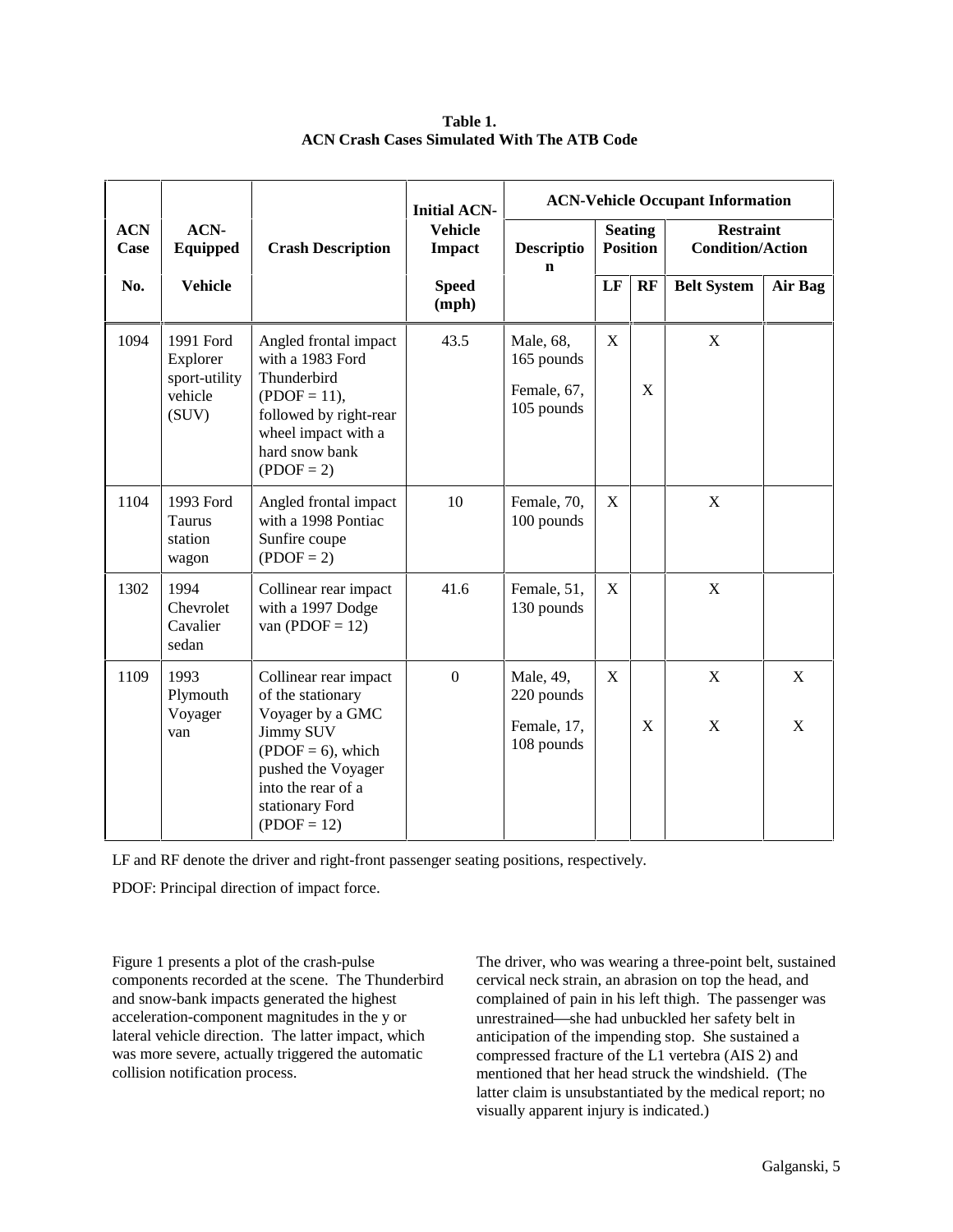

**Figure 1. Recorded 1991 Ford Explorer Crash Pulse Components From Case 1094.** 

ATB's animation of the action inside the cabin showed that both occupants initially moved forward and left as a result of the Thunderbird impact, consistent with the physics of the collision. They subsequently moved to the right as a result of the impact with the snow bank—again as expected.

An unrestrained vehicle occupant runs the risk of incurring numerous potentially high-speed secondary impacts with cabin-interior surfaces. The animation confirmed that expectation. Figure 2 presents several "snapshots" taken from two different animation views showing the more notable contacts and near contacts experienced by the virtual passenger. (Selected cabin planes were omitted to permit ATB's "camera" to capture the action inside.) As shown in Figure 2a, the left-upper leg and the lower-torso ellipsoids (the latter the virtual analog to the human hip/buttocks region) are in contact with the console side panel at about 867 milliseconds (ms) into the crash. Shortly afterward (at 900 ms—see Figure 2b), the head ellipsoid nearly strikes the upper dash panel. Figure 2c shows that at 1,256 ms, the occupant has risen from the seat and its

lower-torso ellipsoid has sustained a relatively highspeed (compared to the earlier contact with the console) impact with the right door panel. Finally, the head is seen grazing the windshield surface at 1,378 ms into the incident, confirming what the victim had said (Figure 2d, in which the windshield is depicted as a thin line). The animation also indicated several others near contacts during the crash.

It is of interest to examine the passenger's resultant lower-torso acceleration time history depicted in Figure 3. The first and second peaks correlate with the secondary impacts experienced by this ellipsoid with the console and door panel, respectively. For reasons alluded to earlier, the absolute magnitudes of these estimates should not be construed as the actual maximum accelerations that the equivalent human body regions would have experienced. Rather, they provide a relative indication of impact severity. In this case, the second impact is more severe than the first. From this we can infer that the latter secondary impact with the door panel was the most likely cause of the fractured lumbar.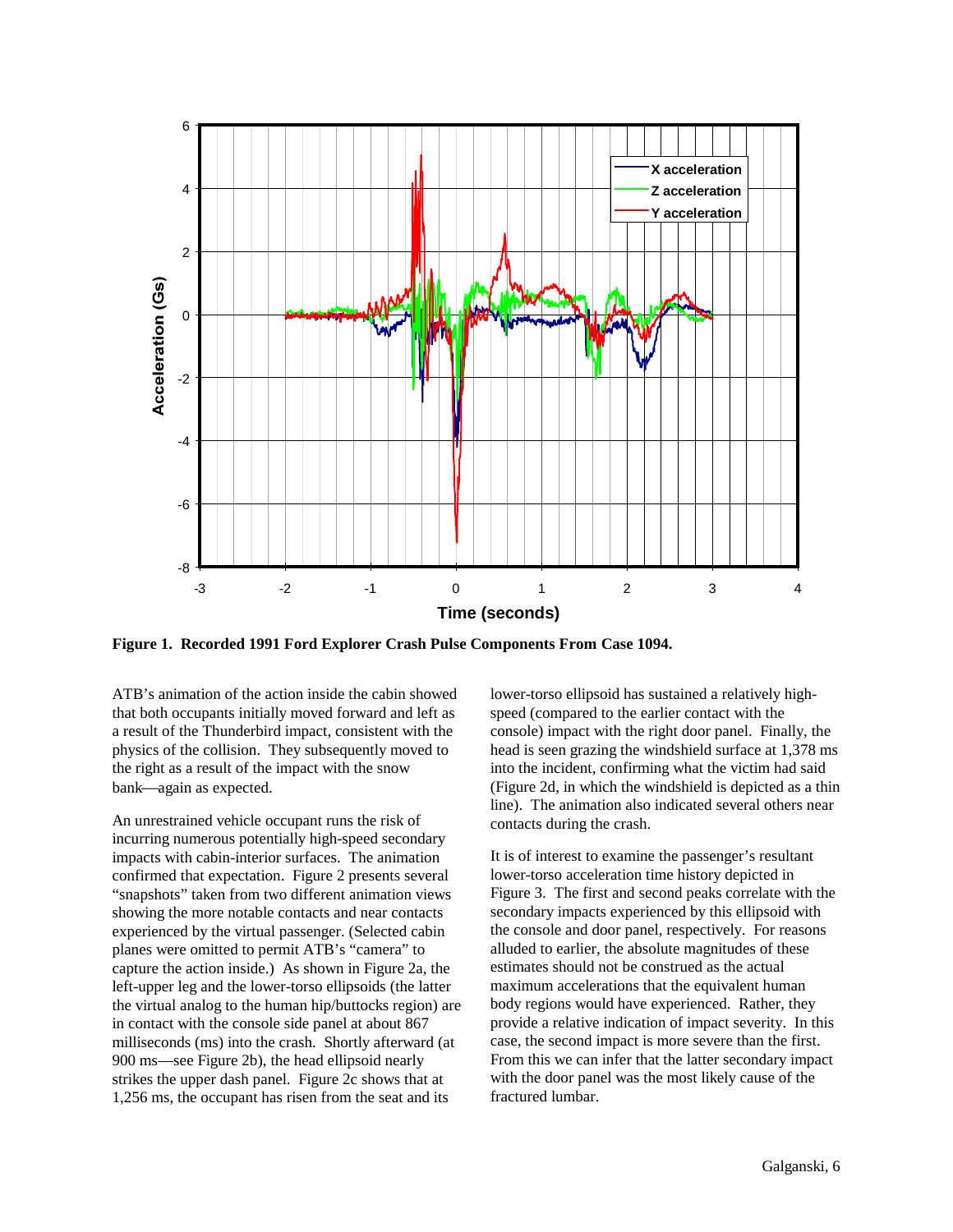

**(a) Left-upper leg and lower-torso ellipsoids (b) Head ellipsoid nearly strikes dash contact console** 



**(c) Lower-torso ellipsoid contacts door panel (d) Head ellipsoid grazes windshield** 





**Figure 2. Case 1094 Unrestrained Right–Front Passenger Action "Snapshots."** 



**Figure 3. Case 1094 Right-Front Passenger Resultant Lower-Torso Acceleration Response.**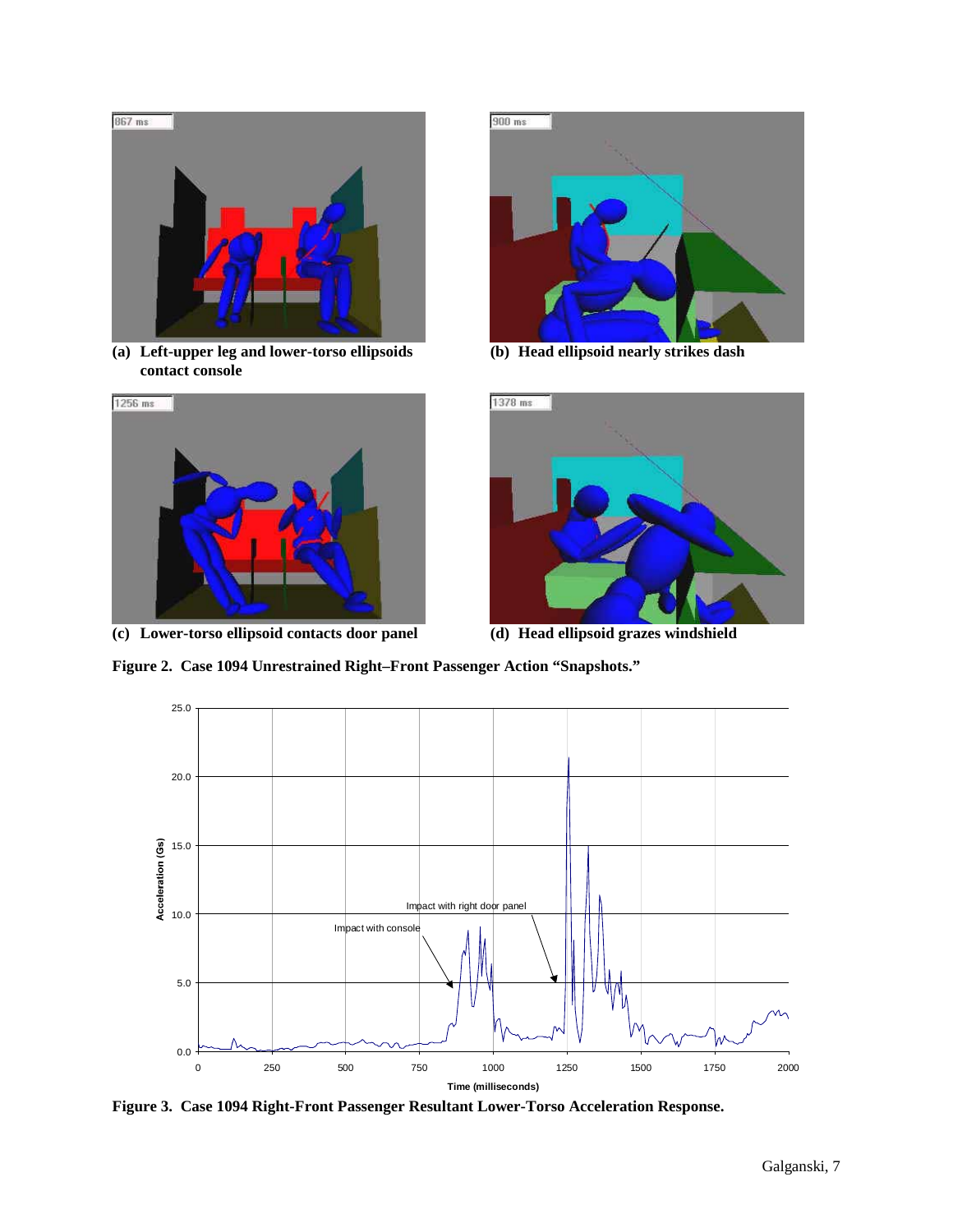Inasmuch as he was restrained, the ACN-vehicle driver sustained injuries that were considerably less severe than those suffered by the passenger. This fact was corroborated by the ATB-generated animation. Figure 4 provides selected instantaneous "stills" of the virtual driver's kinematics during the crash. The first snapshot of interest here (see Figure 4a) is at 867 ms, where the head and left-upper arm ellipsoids are in contact with the left-side window and left-door panel, respectively. This impact may have caused the head abrasion (AIS 1) incurred by the human driver. The picture at 1,589 ms illustrates an extreme twisting action of the neck and head ellipsoids relative to the upper torso ellipsoid (Figure 4b). This action may have been responsible for the reported cervical strain (AIS 1). Somewhat later (1,856 ms—see Figure 4c), the lower-torso and leftupper leg ellipsoids are in contact with the left-door panel. Perhaps the driver's upper-thigh pain resulted from this engagement. Finally, the snapshot at 1,878 ms (Figure 4d) suggests that the two occupants in the



**(a) Head and left-upper arm ellipsoids contact (b) Extreme neck and head ellipsoid rotation left-side window and door panel, respectively** 



**(c) Left-upper leg and lower-torso ellipsoids (d) Virtual occupants nearly collide contact left-side door panel** 

actual crash may have come close to colliding during the incident.

### **ACN Case 1104**

The ACN vehicle (Ford Taurus sedan) was in an intersection attempting to execute a left turn, moving at about 10 mph. Another vehicle (a van) was in the opposite left lane waiting to turn left. That vehicle prevented the Taurus driver from seeing a 1998 Pontiac Sunfire coupe that passed through the intersection and subsequently collided with the right side of the Taurus.

The Taurus driver was wearing a three-point belt. A frontal air bag was available in the vehicle but did not deploy during the crash. The female victim sustained a fractured sternum (AIS 2) and mid-chest contusion (AIS 1). Her age (70) was probably a major causal factor to that skeletal injury.





#### **Figure 4. Case 1094 Belt-Restrained Driver Action "Snapshots."**

The animation showed that the virtual occupant moved forward and to the right during the crash, consistent

with physics. The lower-torso and right-upper leg ellipsoids contacted the right side of the console, which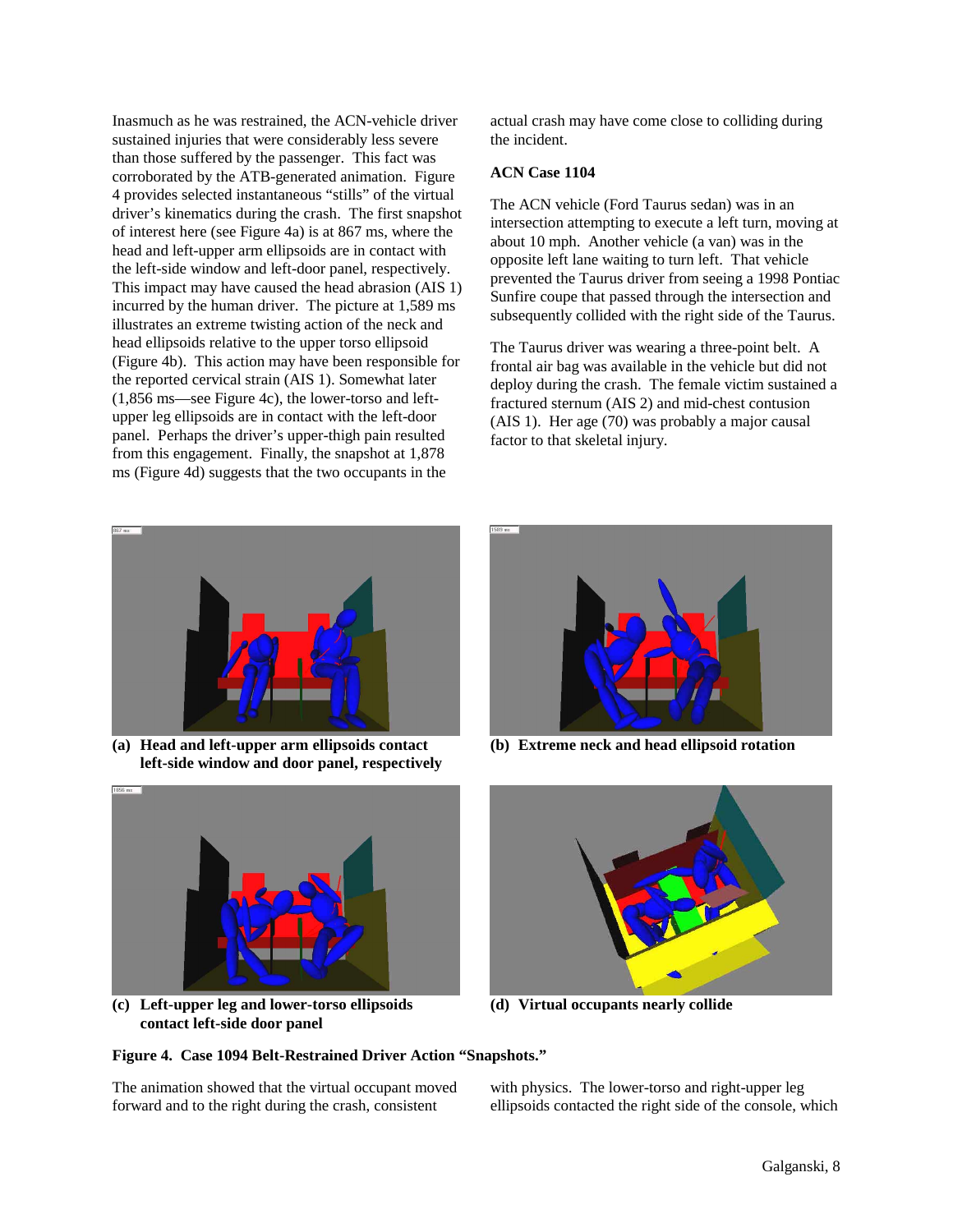in turn led to an upper-body rolling motion and downward slippage of the shoulder belt along the upper-torso ellipsoid. That body region subsequently contacted the left-top edge of the console (see Figure 5). Shortly afterward, the right-upper arm ellipsoid contacted the top of the console and prevented the neck and head ellipsoids from coming in direct contact with that surface.



**Figure 5. Case 1104 Driver Contact with the Center Console.** 

Given the real occupant's age, a reasonable premise is that upper-body interaction with the console similar to that forecasted by the model was responsible for the skeletal injury as well as the contusion.

# **ACN Case 1302**

The ACN-equipped vehicle (Chevrolet Cavalier) was moving at 41.6 mph when it struck the rear of a Dodge van, which was stopped in traffic. The Dodge, in turn, rear-ended a Mercury sedan, also stopped in traffic.

The Cavalier driver was wearing a three-point belt. The female victim suffered a forehead contusion from impact with the horn pad (AIS 1), pain in the left side of the neck, a chest contusion (AIS 1), a right-knee abrasion from impact with the lower dash panel (AIS 1), and two injuries to the left hand (AIS 1 and 3).

In this case, the animation showed that the virtual occupant's entire body moved forward and pitched, as expected. Both lower-leg ellipsoids engaged the lowerdash panel and the head ellipsoid rotated toward but did not contact the plane of the steering wheel (see Figure 6). The simulation indicated shoulder belt slippage over the upper-torso ellipsoid. This may have been the causal mechanism for the chest contusion suffered by the actual Cavalier occupant during the crash.



**Figure 6. Case 1302 Driver Maximum Forward Excursion.** 

# **ACN Case 1109**

This incident involved a pair of collinear collisions. The ACN-equipped vehicle (Plymouth Voyager van) was stopped, waiting in traffic, when it was rear ended by a GMC Jimmy sport-utility vehicle. The impact propelled the Voyager into the back of a stopped vehicle (Ford unnamed model).

The Voyager male driver, who was wearing a threepoint belt, sustained a contusion on his right leg below the knee as well as abrasions on the left elbow, right knee, and right calf (all level AIS 1). He also reported cervical strain (AIS 1). A driver-side frontal air bag was available and deployed on the second impact. The female right-front passenger was identically restrained. She reported cervical neck strain only (AIS 1). A passenger-side frontal air bag was available and also deployed on the second impact.

ATB was able to model vehicle-occupant response to the first impact only (before the air bags deployed) because the code's air bag algorithm is not currently functional.

The animation correctly showed that both virtual occupants reclined in response to the first impact, with full restraint provided by their respective seat back and head restraint (see Figure 7). A short segment of the shoulder belt remained in contact with the upper-torso ellipsoid during this motion. Both belts were subsequently reloaded as the occupants began to move forward again in response to the second impact.